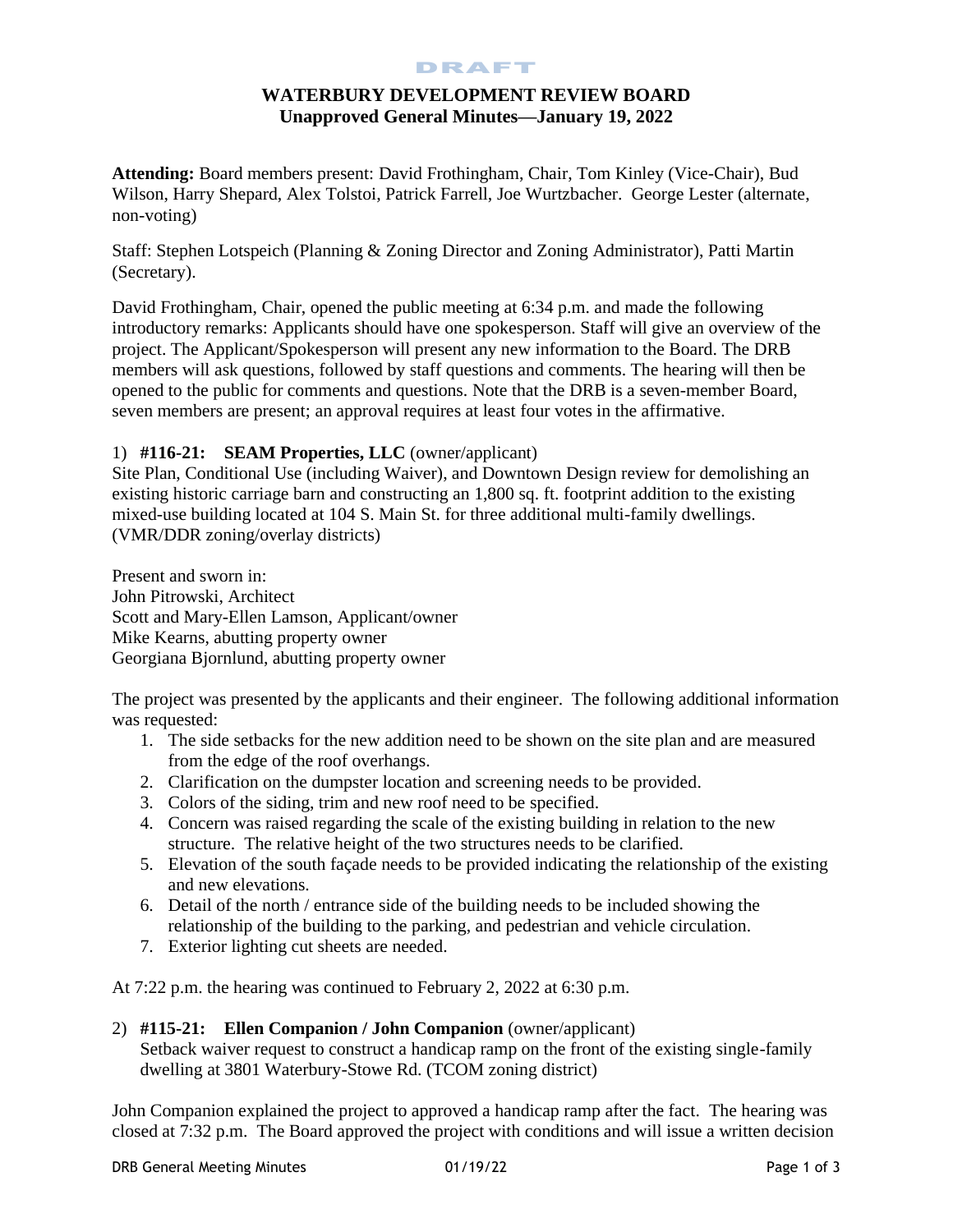within 45 days.

#### 3) **#112-21: KCOS Holdings, LLC** (owner/applicant)

Site Plan, Conditional Use, Downtown Design, and Flood Hazard Area review for reconstructing the Stone Shed located at 35 Foundry St. and changing the use from warehouse to approximately 10,760 sq. ft. of multiple commercial/office and industrial uses. (DWN/DDR/SFHA zoning/overlay districts)

Present and sworn in: TJ Kingsbury, Kingsbury Companies LLC Tim Jones, Kingsbury Companies LLC John Grenier, Engineer for applicant

Tim Jones, TJ Kingsbury, and John Grenier presented the revisions to the site plan and building elevations. The hearing was closed at 8:00 p.m. The Board approved the project with conditions and will issue a written decision within 45 days.

#### 4) **West Family Properties, LLC** (owner)

Informal sketch plan review for a proposed duplex and a limited retail service use in a primary structure and a detached garage requiring waivers, at the vacant parcel located at 891 Waterbury Stowe Rd. in the VCOM zoning district.

Clint West presented his concept for developing the parcel at 891 Waterbury-Stowe Rd. The vehicular access to the site was discussed including the challenges of the sloped grade entering the site and how the VTrans standards for a commercial entrance off the state highway would be achieved. Concern was raised regarding the proximity of the proposed garage to the existing perennial stream. A detailed grading plan will be needed to figure out how the site constraints will be addressed. Clint West said that he would take these concerns into account as he does further design work on the project.

#### **Agenda items to be scheduled by the Chair**:

- Public comment / Other business: There was none.
- Review prior meeting minutes and decisions (01/05/22):

Motion: Alex Tolstoi moved and Tom Kinley seconded the motion to approve the general minutes for the meeting held on January 5 2021, as amended.

Vote: The motion was approved 7 - 0.

**Adjournment**: There being no other business, the meeting was adjourned at 8:55 p.m.

Approved: Date: \_\_ \_\_\_\_\_\_\_\_\_\_\_\_

(Chair, Vice-chair)

### NEXT MEETING:

Wednesday, February 2, 2022, 6:30 p.m*.* 

• #002-22, One Stowe Street LLC/Brittany Degree, SP DDR chg. use 3rd floor to salon